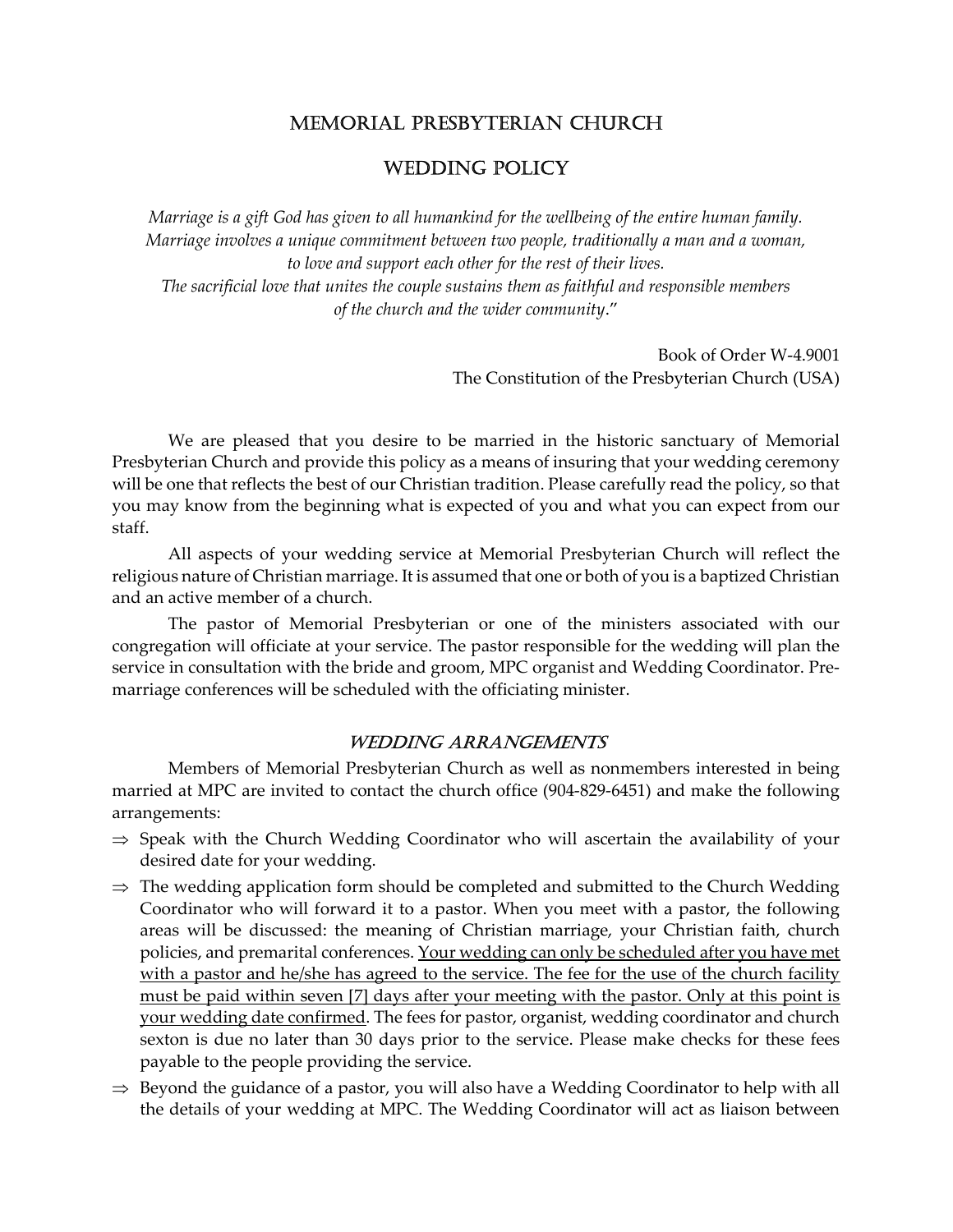the bride and groom; the pastor and organist. The Wedding Coordinator will coordinate the wedding rehearsal and the wedding service. While the bride and groom may choose to contract with a "wedding planner" to handle various other details, the direction of the wedding rehearsal and wedding is entirely under the supervision of Memorial Presbyterian Church's Wedding Coordinator and Pastor. Please notify any planners of this requirement.

#### REHEARSALS

 One hour is allotted for each rehearsal. Rehearsals are scheduled at 5:00 p.m. the Friday before your wedding (or Thursday if your wedding is scheduled for Friday). Rehearsals begin promptly at 5:00 p.m.; therefore, we would like for brides and grooms to emphasize to the other participants that everyone needs to be on time for the rehearsal. We suggest that all participants arrive at the church at 4:45 p.m. You should bring your Marriage License, Unity Candle and stand (if using one) and Programs to the rehearsal.

#### MUSIC GUIDELINES

Memorial Presbyterian Church has a long tradition of quality organ music. The Wedding Coordinator will present the bride and groom with appropriate music available for the wedding service. Music suitable for the marriage service directs attention to God and expresses the faith of the church. Secular love songs, prerecorded music and music inappropriate for worship will not be permitted. The officiating minister has final approval of all music performed before and during the service.

 Memorial's regular church organist or a designated substitute shall play for all weddings. Additional instrumentalists or soloists may be contracted by the bride and groom with approval from the officiating minister. Please note these musicians shall be under the direction of the organist of Memorial Presbyterian Church. Extra fees with the organist may be incurred to cover rehearsal times with instrumentalists or soloists.

#### WEDDING DECORATIONS

The primary use of the Sanctuary is for congregational worship. The principal service is on Sunday morning. Liturgical decorations that may be in place at the time of your wedding will remain in place.

 For safety reasons, runners, candelabra and wagons are not allowed. Any other wedding accessories, i.e. unity candle and stand etc., must be obtained by the bridal couple and cleared in advance with the Wedding Coordinator.

Flower arrangements are permitted only in the provided pots/stands. Arrangements must be tasteful and no larger than standard "alter" arrangements. Floral arrangements should be prepared by the florist before being brought to the church.

 The baptismal font may not be obscured from full view of the congregation. The font may not be used for decorations with the exception of a Unity Candle.

 The lectern and pulpit areas shall not be decorated or obscured from full view of the congregation. They may be used for the reading of the Bible and the proclamation of the Word of God.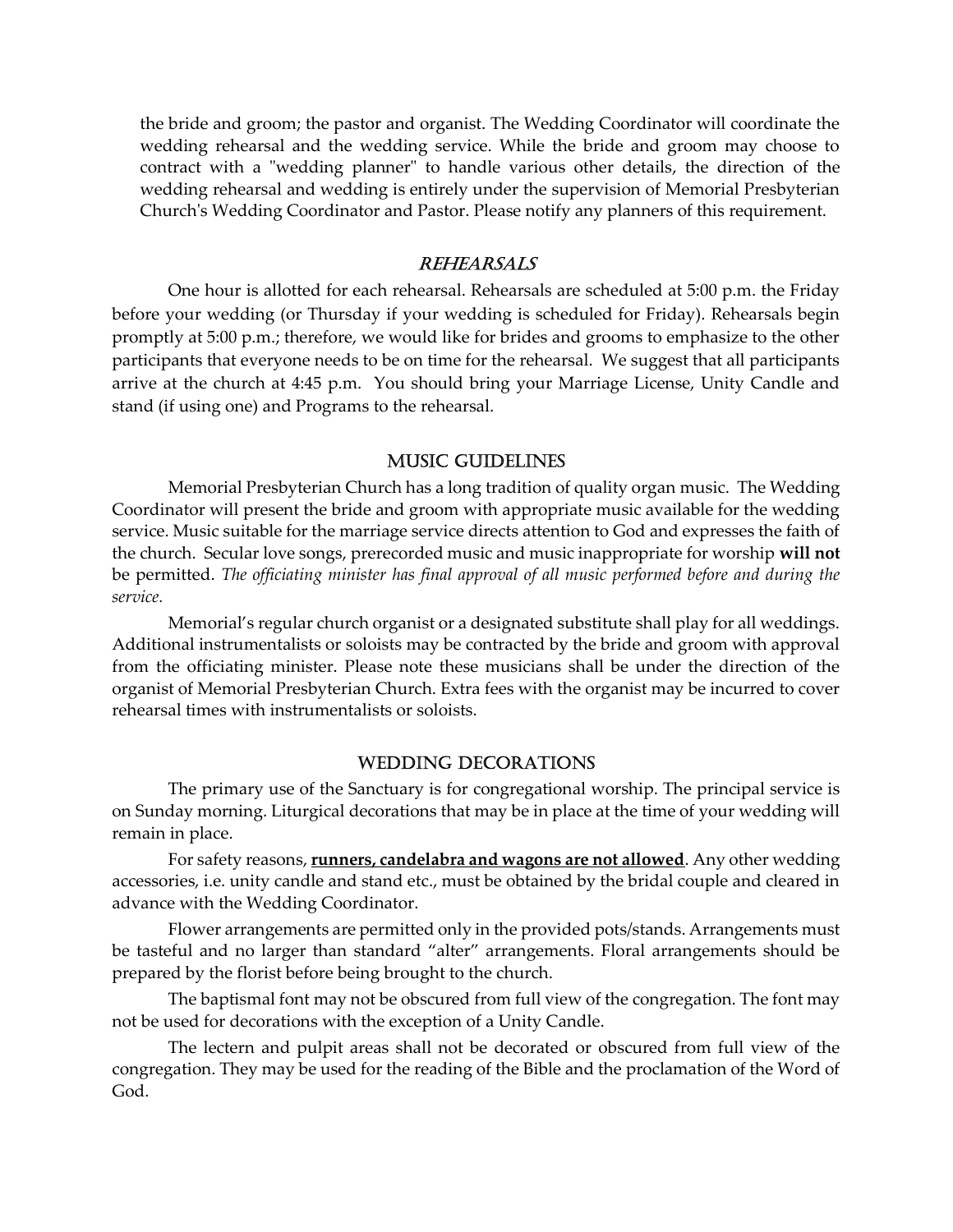Bows and such denoting reserved seating for special guests may be tied to the pews. No other decorations may be affixed to any of the church furnishings including doors.

### PHOTOGRAPHY

The environment of the wedding service is one of worship. For this reason, staged photography and videotaping in the Sanctuary are only permitted up to forty-five minutes before the service and immediately after the service. Other pre-service photos on the church grounds must conclude no later than thirty minutes prior to the service to allow the bride and groom and their party adequate time to prepare for the service. No additional lighting may be used during the service. In no way may a photographer and/or videographer disrupt the service.

 Professional photographers and/or videographers are required to consult with the Wedding Coordinator and must sign the "Wedding Photography Rules Agreement."

Flash photography is not permitted during the service. Every effort should be made to let wedding guests know that picture taking and filming is limited to the professionals hired by the bride and groom.

## OTHER IMPORTANT INFORMATION

- $\Rightarrow$  The use of alcoholic beverages, throwing of rice, birdseed or any like substances, and obscene language are strictly prohibited. Violation of this guideline is grounds for immediate termination of any wedding agreement without refund.
- $\Rightarrow$  Smoking, eating, or drinking is not permitted in the sanctuary at any time. Use of alcohol anywhere on the church grounds is strictly prohibited.
- $\Rightarrow$  The wedding couple will provide their own wedding programs. Please consult with MPC's Wedding Coordinator for the Ceremony Order of Worship.
- $\Rightarrow$  Items belonging to the wedding couple and their guests are the sole responsibility of the parties and not MPC.
- $\Rightarrow$  MPC is not responsible for arrangements with third parties for wedding services, accessories, or related concerns.
- $\Rightarrow$  The marriage license must be given to the MPC Wedding Coordinator no later than the day of the wedding rehearsal. In the State of Florida it is not necessary for witnesses to sign the license; however, if you would like witnesses to sign, please let the Wedding Coordinator know ahead of time so arrangements can be made to get their signatures.
- $\Rightarrow$  Guest Registers are permitted; however, we discourage use of the Guest Register at the church as it creates delays in seating your guests.
- $\Rightarrow$  Your wedding invitations and program information should read:

Memorial Presbyterian Church 36 Sevilla Street St. Augustine, Florida 32084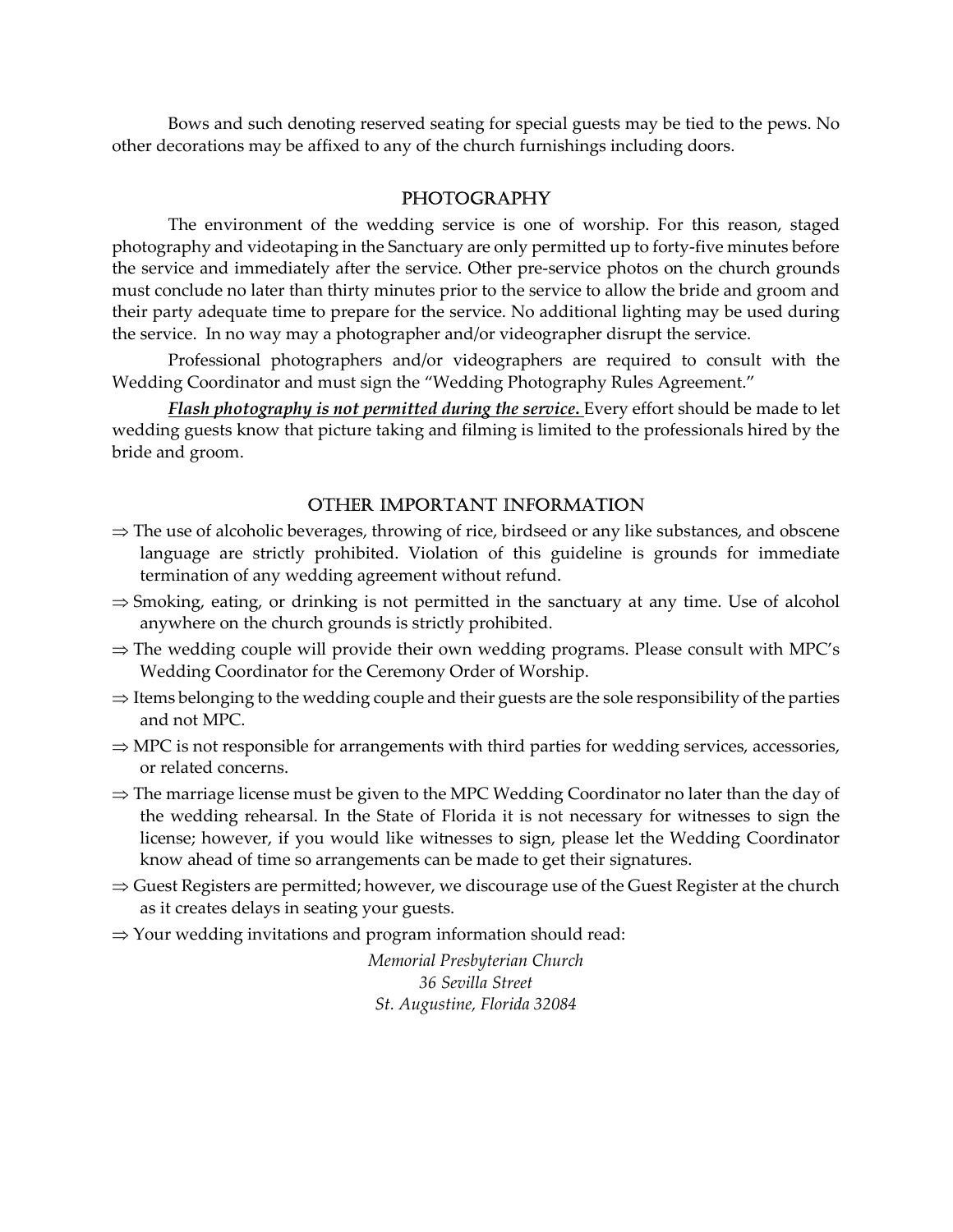#### CHURCH FACILITIES ACCESS

 The Sanctuary will seat approximately 450 people. Only the East doors (Sevilla Street) will be open for guests to come into the Sanctuary. Guests will not be permitted to enter the Sanctuary through the South doors (Valencia Street). The Sanctuary will be open for your guests' arrival one hour before the start time of your wedding.

 The Bridal Suite will be available to you two hours before the time of your wedding and no more than one hour following the conclusion of the wedding service. These limits will be strictly enforced. Please do not ask for exceptions.

#### BRIDAL SUITE

A bridal dressing room is available for the bride and wedding party. Gowns and other items may be placed in the Bridal Suite on the day of the rehearsal. The Church and staff are not responsible for lost or stolen articles. Caution should be used.

 It is your responsibility to assign someone to clear out the Bridal Suite of all personal items prior to your departure from the church. The Church and Staff are not responsible for items left in the dressing room after your wedding.

#### PARKING

 Guests attending your wedding may park in the Church parking lot only during the wedding service without payment. Please remind your guests that cars must be moved immediately following the ceremony. However, if your guests wish to park in the lot after the church service, they will be required to pay for parking. Payment is rendered to the parking attendant upon arrival. The lot is not available to "rent". Vehicles left in either the paved and/or unpaved lots without payment after the wedding ceremony are subject to towing. You are responsible to notify your wedding party and guests. NO OVERNIGHT PARKING.

#### WEDDING FEES

The fee for the use of the church facility must be paid within seven [7] days after your meeting with the Pastor. This check should be made payable to Memorial Presbyterian Church. If you choose to pay online, please cover the processing fees, as that is not part of the agreement. Fees for pastor, organist, wedding coordinator and church sexton are due no later than 30 days prior to the service. Checks are to be made payable to the individuals providing the service. You will receive an invoice from the Church Wedding Coordinator for payment. Please mail or bring them to the church office.

For couples seeking to be married at Memorial Presbyterian Church, at least one person must be an active member of Memorial Presbyterian Church for at least one year to receive member rates. Children of members receive the member rate. Please contact the church office for the member fee schedule